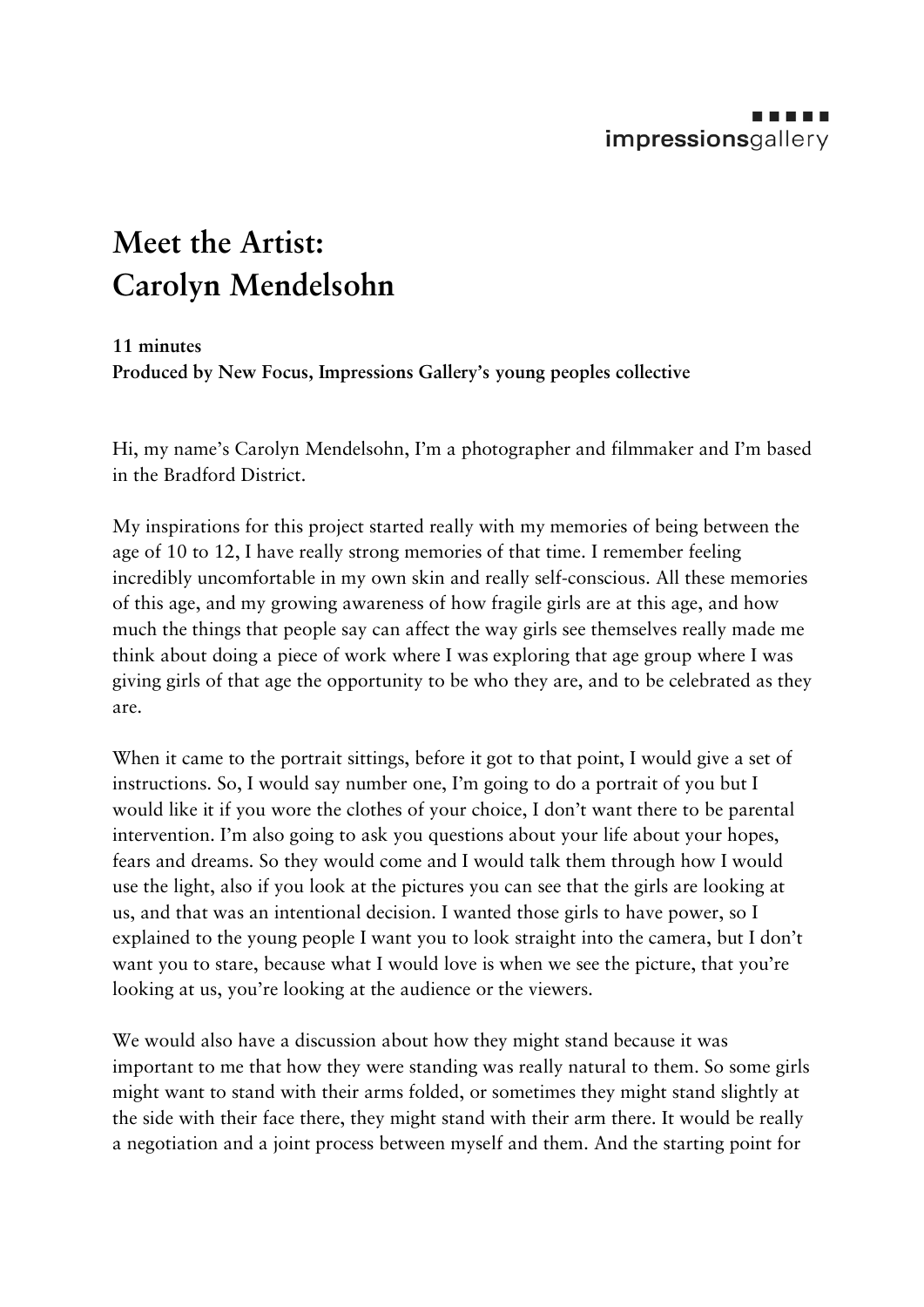that was, as a photographer you're really powerful, and I wanted to really create a mutual process where they could equally take part in the telling of their own stories.

I'd do the portrait and then we'd go into a separate space and I'd ask the same set of questions. So I'd start off with, what's your name? How old are you? What are your hobbies? What is your dream? What do you hate? What do you love? What do you want to be when you grow up? What are your hopes for the future, all kind of questions like that. All of the girls have had a big impact on me and they've all been different, they've all been singular in their dreams and their aspirations.

I have really strong memories of Olivia coming, she was 12, and this was probably in 2015. Olivia came to the studio that I was shooting portraits at, she was a very small 12 year old but with a massive amount of energy, and I was really taken with her. I remember asking her the questions then at the end of the series of questions, because they were a very defined set of questions, she stopped me and said, *"Is there anything else you'd like me to talk about?"* None of the young people had set that to me before, and I said, *"Oh right, Olivia, have you got something you'd like to tell me about that I've not asked you about?"* and she said, *"Yes, I've had 6 major heart operations throughout my life.*" and then she proceeded to tell me something so major in her life that I hadn't even touched upon, that in some ways made sense of her absolute engagement in every moment. And she taught me that, after the questions, always, always ask if there's anything else.

I remember Becca and Lottie coming and they were the last two sittings, so February 2020, the very final portraits I took. Becca is such an exceptional and humorous human being, she has cerebral palsy, her twin sister is Lottie, they do a lot of things together. Becca just charmed me with her intelligence, her humour, she wore a t-shirt that her mum was a little bit concerned about, Becca chose a t-shirt which said 'I'm only in it for the parking.' with a picture of a wheelchair. And she had all these dreams and aspirations, she has lots of hobbies and she's really concerned that people in wheelchairs are given opportunities that able bodied people have. Her wish was to walk, her wish was to go to the same places that her sister could go, to run with her sister, to walk with her sister, to climb trees with her sister and she was not afraid to talk about this but at the same time she had a massive amount of humour and wanted to make the word a better and easier place, and more accessible place to people that had physical challenges or where in wheelchairs. She was brilliant, and one thing that really touched me greatly was at the end the interview, I asked Becca and Lottie of what their experience was of being part of *Being Inbetween.*

*Becca and Lottie: Showing who we really are and letting our voices be heard, so we're not in the shadows.*